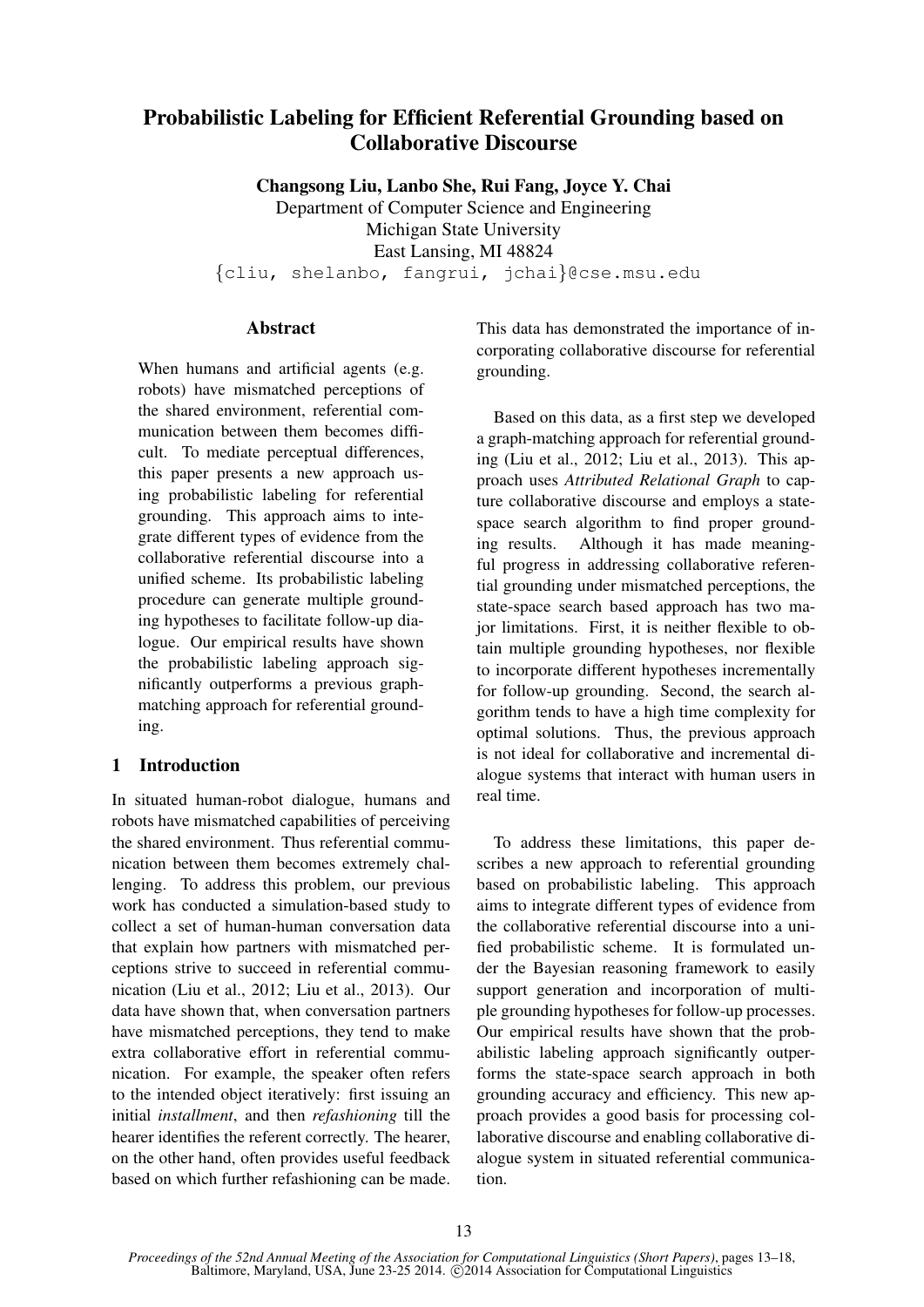#### 2 Related Work

Previous works on situated referential grounding have mainly focused on computational models that connect linguistic referring expressions to the perceived environment (Gorniak and Roy, 2004; Gorniak and Roy, 2007; Siebert and Schlangen, 2008; Matuszek et al., 2012; Jayant and Thomas, 2013). These works have provided valuable insights on how to manually and/or automatically build key components (e.g., semantic parsing, grounding functions between visual features and words, mapping procedures) for a situated referential grounding system. However, most of these works only dealt with the interpretation of single referring expressions, rather than interrelated expressions in collaborative dialogue.

Some earlier work (Edmonds, 1994; Heeman and Hirst, 1995) proposed a symbolic reasoning (i.e. planning) based approach to incorporate collaborative dialogue. However, in situated settings pure symbolic approaches will not be sufficient and new approaches that are robust to uncertainties need to be pursued. DeVault and Stone (2009) proposed a hybrid approach which combined symbolic reasoning and machine learning for interpreting referential grounding dialogue. But their "environment" was a simplistic block world and the issue of mismatched perceptions was not addressed.

#### 3 Data

Previously, we have collected a set of humanhuman dialogues on an object-naming task (Liu et al., 2012). To simulate mismatched perceptions between a human and an artificial agent, two participants were shown different versions of an image: the *director* was shown the original image containing some randomly placed objects (e.g., fruits), and the *matcher* was shown an impoverished version of the image generated by computer vision. They were instructed to communicate with each other to figure out the identities of some "named" objects (only known to the director), such that the matcher could also know which object has what name.

Here is an example excerpt from this dataset:

 $D^1$ : there is basically a cluster of four objects in the upper left, do you see that (1)  $M: yes$  (2)

```
D: ok, so the one in the corner is a blue cup (3)
```

| $M: I$ see there is a square, but fine, it is blue            | (4)  |  |  |
|---------------------------------------------------------------|------|--|--|
| D: alright, I will just go with that, so and then right under |      |  |  |
| that is a yellow pepper                                       | (5)  |  |  |
| $M$ : ok, I see apple but orangish yellow                     | (6)  |  |  |
| $D$ : ok, so that yellow pepper is named Brittany             | (7)  |  |  |
| M: uh, the bottom left of those four? Because I do see a      |      |  |  |
| yellow pepper in the upper right                              | (8)  |  |  |
| D: the upper right of the four of them?                       | (9)  |  |  |
| $M$ : yes                                                     | (10) |  |  |
| D: ok, so that is basically the one to the right of the blue  |      |  |  |
| cup                                                           | (11) |  |  |
| $M:$ yeah                                                     | (12) |  |  |
| $D$ : that is actually an apple                               | (13) |  |  |

As we can see from this example, both the director and the matcher make extra efforts to overcome the mismatched perceptions through collaborative dialogue. Our ultimate goal is to develop computational approaches that can ground interrelated referring expressions to the physical world, and enable collaborative actions of the dialogue agent (similar to the active role that the matcher played in the human-human dialogue). For the time being, we use this data to evaluate our computational approach for referential grounding, namely, replacing the matcher by our automatic system to ground the director's referring expressions.

## 4 Probabilistic Labeling for Reference Grounding

#### 4.1 System Overview

Our system first processes the data using automatic semantic parsing and coreference resolution. For semantic parsing, we use a rule-based CCG parser (Bozsahin et al., 2005) to parse each utterance into a formal semantic representation. For example, the utterance "a pear is to the right of the apple" is parsed as

 $[a_1, a_2]$ ,  $[Pear(a_1), Apple(a_2), RightOf(a_1, a_2)]$ 

which consists of a list of *discourse entities* (e.g.,  $a_1$  and  $a_2$ ) and a list of first-order-logic predicates that specify the unary attributes of these entities and the binary relations between them.

We then perform pairwise coreference resolution on the discourse entities to find out the discourse relations between entities from different utterances. Formally, let  $a_i$  be a discourse entity extracted from the current utterance, and  $a_i$  a discourse entity from a previous utterance. We train a maximum entropy classifier<sup>2</sup> (Manning and Klein,

<sup>1</sup>*D* stands for the *director*; *M* stands for the *matcher*.

 $2^2$ The features we use for the classification include the distance between  $a_i$  and  $a_j$ , the determiners associated with them, the associated pronouns, the syntactic roles, the extracted unary properties, etc.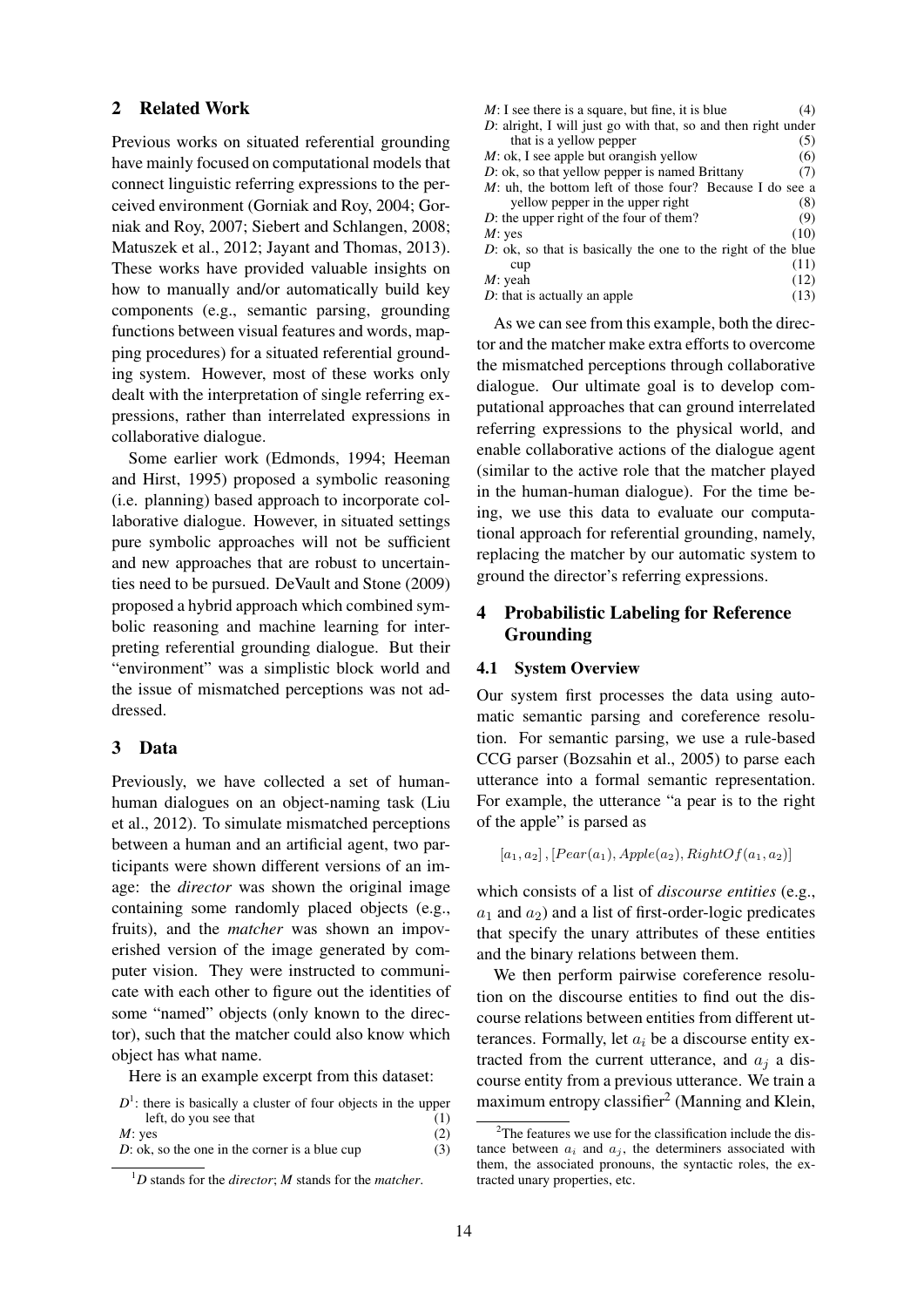2003) to predict whether  $a_i$  and  $a_j$  should refer to the same object (i.e. *positive*) or to different objects (i.e. *negative*).

Based on the semantic parsing and pairwise coreference resolution results, our system further builds a graph representation to capture the collaborative discourse and formulate referential grounding as a probabilistic labeling problem, as described next.

## 4.2 Graph Representation

We use an *Attributed Relational Graph* (Tsai and Fu, 1979) to represent the referential grounding discourse (which we call the "*dialogue graph*"). It is constructed based on the semantic parsing and coreference resolution results. The dialogue graph contains a set  $A$  of  $N$  nodes:

$$
A = \{a_1, a_2, \dots, a_N\}
$$

in which each node  $a_i$  represents a discourse entity from the parsing results. And for each pair of nodes  $a_i$  and  $a_j$  there can be an edge  $a_i a_j$  that represents the physical or discourse relation (i.e. coreference) between the two nodes.

Furthermore, each node  $a_i$  can be assigned a set of "attributes":

$$
\mathbf{x}_i = \left\{ x_i^{(1)}, x_i^{(2)}, \dots, x_i^{(K)} \right\}
$$

which are used to specify information about the unary properties of the corresponding discourse entity. Similarly, each edge  $a_i a_j$  can also be assigned a set of attributes  $x_{ij}$  to specify information about the binary relations between two discourse entities. The node attributes are from the semantic parsing results, i.e., the unary properties associated to a discourse entity. The edge attributes can be either from parsing results, such as a spatial relation between two entities (e.g.,  $RightOf(a_1, a_2)$ ; Or from pairwise coreference resolution results, i.e., two entities are coreferential (core  $f = +$ ) or not (core  $f = -$ ).

Besides the dialogue graph that represents the linguistic discourse, we build another graph to represent the perceived environment. This graph is called the "*vision graph*" (since this graph is built based on computer vision's outputs). It has a set  $\Omega$ of M nodes:

$$
\Omega = \{\omega_1, \omega_2, \ldots, \omega_M\}
$$

in which each node  $\omega_{\alpha}$  represents a physical object in the scene. Similar to the dialogue graph,

the vision graph also has edges (e.g.,  $\omega_{\alpha}\omega_{\beta}$ ), node attributes (e.g.,  $\breve{\mathbf{x}}_{\alpha}$ ) and edge attributes (e.g.,  $\breve{\mathbf{x}}_{\alpha\beta}$ ). Note that the attributes in the vision graph mostly have numeric values extracted by computer vision algorithms, whereas the attributes in the dialogue graph have symbolic values extracted from the linguistic discourse. A set of "symbol grounding functions" are used to bridge between the heterogeneous attributes (described later).

Given these two graph representations, referential grounding then can be formulated as a "*node labeling*" process, that is to assign a label  $\theta_i$  to each node  $a_i$ . The value of  $\theta_i$  can be any of the M node labels from the set  $\Omega$ .

## 4.3 Probabilistic Labeling Algorithm

The probabilistic labeling algorithm (Christmas et al., 1995) is formulated in the Bayesian framework. It provides a unified evidence-combining scheme to integrate unary attributes, binary relations and prior knowledge for updating the labeling probabilities (i.e.  $P(\theta_i = \omega_\alpha)$ ). The algorithm finds proper labelings in an iterative manner: it first initiates the labeling probabilities by considering only the unary attributes of each node, and then updates the labeling probability of each node based on the labeling of its neighbors and the relations with them.

## Initialization:

Compute the initial labeling probabilities:

$$
P^{(0)}(\theta_i = \omega_{\alpha}) = \frac{P(a_i | \theta_i = \omega_{\alpha}) \hat{P}(\theta_i = \omega_{\alpha})}{\sum_{\omega_{\lambda \in \Omega}} P(a_i | \theta_i = \omega_{\lambda}) \hat{P}(\theta_i = \omega_{\lambda})}
$$

in which  $\hat{P}(\theta_i = \omega_\alpha)$  is the prior probability of labeling  $a_i$  with  $\omega_\alpha$ . The prior probability can be used to encode any prior knowledge about possible labelings. Especially in incremental processing of the dialogue, the prior can encode previous grounding hypotheses, and other information from the collaborative dialogue such as confirmation, rejection, or replacement.

 $P(a_i | \theta_i = \omega_\alpha)$  is called the "compatibility coefficient" between  $a_i$  and  $\omega_\alpha$ , which is computed based on the attributes of  $a_i$  and  $\omega_{\alpha}$ :

$$
P(a_i | \theta_i = \omega_\alpha) = P(\mathbf{x}_i | \theta_i = \omega_\alpha)
$$

$$
\approx \prod_k P\left(x_i^{(k)} | \theta_i = \omega_\alpha\right)
$$

and we further define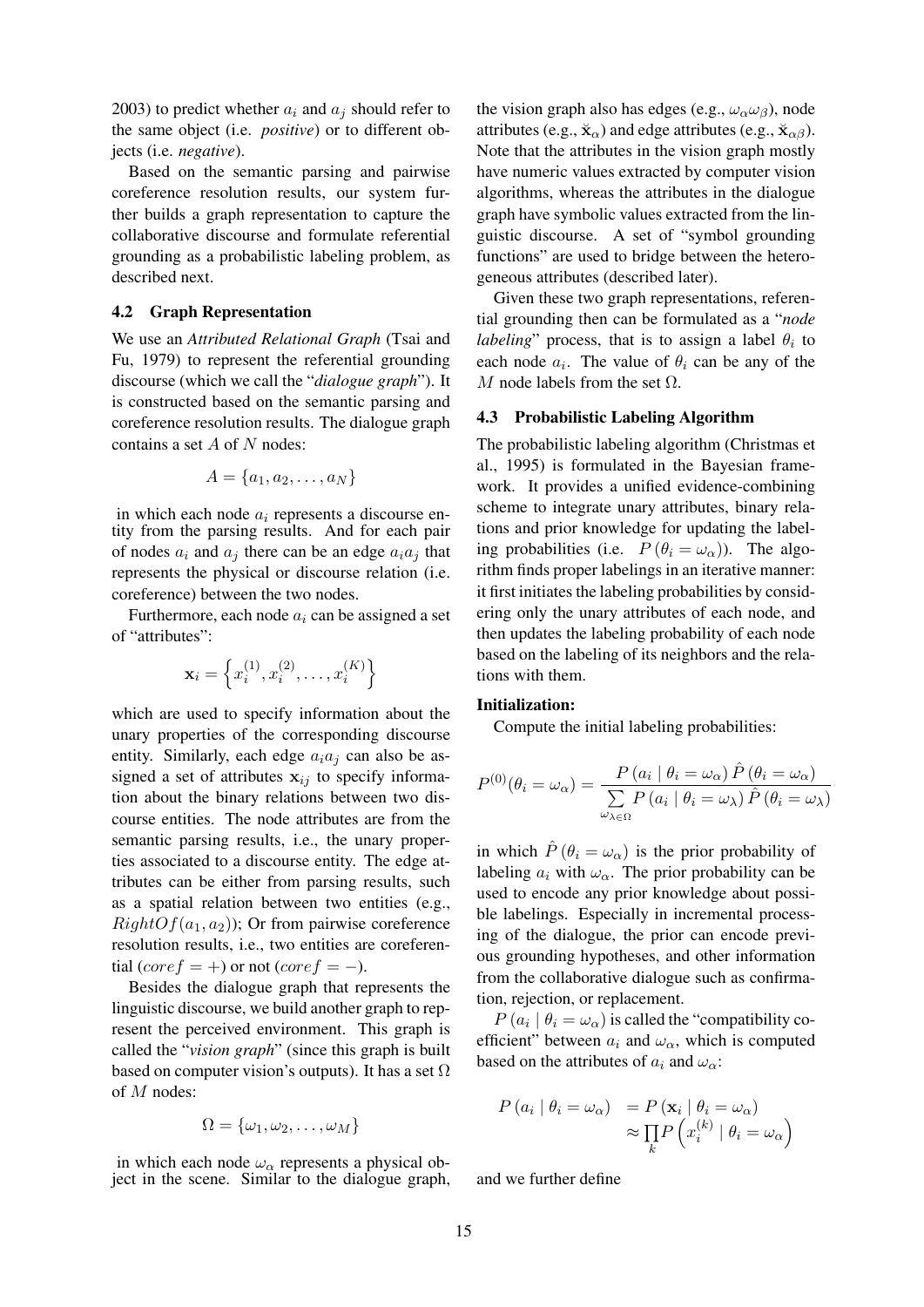$$
P\left(x_i^{(k)} \mid \theta_i = \omega_\alpha\right) = p\left(x_i^{(k)} \mid \check{x}_\alpha^{(k)}\right)
$$
  
= 
$$
\frac{p\left(\check{x}_\alpha^{(k)} | x_i^{(k)}\right) p\left(x_i^{(k)}\right)}{\sum\limits_{x_j^{(k)} \in L^{(k)}} p\left(\check{x}_\alpha^{(k)} | x_j^{(k)}\right) p\left(x_j^{(k)}\right)}
$$

where  $L^{(k)}$  is the "lexicon" for the k-th attribute of a dialogue graph node, e.g., for the *color* attribute:

$$
L^{(k)} = \{ red, green, blue, \ldots \}
$$

and  $p\left(\breve{x}_{\alpha}^{(k)} \mid x_i^{(k)}\right)$ i ) is what we call a "symbol grounding function", i.e., the probability of observing  $\breve{x}_{\alpha}^{(k)}$  given the word  $x_i^{(k)}$  $i^{(k)}$ . It judges the compatibilities between the symbolic attribute values from the dialogue graph and the numeric attribute values from the vision graph. These symbol grounding functions can be either manually defined or automatically learned. In our current work, we use a set of manually defined grounding functions motivated by previous work (Gorniak and Roy, 2004).

#### Iteration:

Once the initial probabilities are calculated, the labeling procedure iterates till all the labeling probabilities have converged or the number of iterations has reached a specified limit. At each iteration and for each possible labeling, it computes a "support function" as:

$$
Q^{(n)}(\theta_i = \omega_\alpha) = \prod_{\substack{j \in N_i \omega_\beta \in \Omega}} \sum_{\substack{\alpha \in N_j \omega_\beta \in \Omega}} P^{(n)}(\theta_j = \omega_\beta)
$$

$$
P(a_i a_j | \theta_i = \omega_\alpha, \theta_j = \omega_\beta)
$$

and updates the probability of each possible labeling as:

$$
P^{(n+1)}(\theta_i = \omega_\alpha) = \frac{P^{(n)}(\theta_i = \omega_\alpha)Q^{(n)}(\theta_i = \omega_\alpha)}{\sum\limits_{\omega_\lambda \in \Omega} P^{(n)}(\theta_i = \omega_\lambda)Q^{(n)}(\theta_i = \omega_\lambda)}
$$

The support function  $Q^{(n)}(\theta_i = \omega_\alpha)$  expresses how the labeling  $\theta_i = \omega_\alpha$  at the *n*-th iteration is supported by the labeling of  $a_i$ 's neighbors<sup>3</sup>, taking into consideration the binary relations that exist between  $a_i$  and them. Similar to the node compatibility coefficient, the edge compatibility coefficient between  $a_i a_j$  and  $\omega_\alpha \omega_\beta$ ,

$$
N_i = \{1, 2, \dots, i-1, i+1, \dots, N\}
$$

|                                        | $Top-1$            | $Top-2$              | Top- $3$             |
|----------------------------------------|--------------------|----------------------|----------------------|
| Random<br>$\text{Guess}^a$             | 7.7%               | 15.4%                | 23.1%                |
| S.S.S.                                 | 19.1%              | 19.7%                | 21.3%                |
| P.L.                                   | 24.9%              | 36.1%                | $45.\overline{0\%}$  |
| $Gain^b$                               | 5.8%<br>(p < 0.01) | 16.4%<br>(p < 0.001) | 23.7%<br>(p < 0.001) |
| P.L. using<br>annotated<br>coreference | 66.4%              | 74.8%                | 81.9%                |

*<sup>a</sup>*Each image contains an average of 13 objects.

*b* p-value is based on the Wilcoxon signed-rank test (Wilcoxon et al., 1970) on the 62 dialogues.

Table 1: Comparison of the reference grounding performances of a random guess baseline, Probabilistic Labeling (P.L.) and State-Space Search (S.S.S.), and P.L. using manually annotated coreference.

namely the  $P(a_i a_j | \theta_i = \omega_\alpha, \theta_i = \omega_\beta)$  for computing  $Q^{(n)}(\theta_i = \omega_\alpha)$ , is also based on the attributes of the two edges and their corresponding symbol grounding functions. So we also manually defined a set of grounding functions for edge attributes such as the spatial relation (e.g.,  $RightOf, Above$ ). If an edge is used to encode the discourse relation between two entities (i.e., the pairwise coreference results), the compatibility coefficient can be defined as (suppose edge  $a_i a_j$ ) encodes a *positive* coreference relation between entities  $a_i$  and  $a_j$ ):

$$
P\left(\overline{a_i a_j} = + | \theta_i = \omega_\alpha, \theta_j = \omega_\beta\right)
$$
  
= 
$$
\frac{P(\theta_i = \omega_\alpha, \theta_j = \omega_\beta | \overline{a_i a_j} = +) P(\overline{a_i a_j} = +)}{P(\theta_i = \omega_\alpha, \theta_j = \omega_\beta)}
$$

which can be calculated based on the results from the coreference classifier (Section 4.1).

#### 5 Evaluation and Discussion

Our dataset has 62 dialogues, each of which contains an average of 25 valid utterances from the director. We first applied the semantic parser and coreference classifier as described in Section 4.1 to process each dialogue, and then built a graph representation based on the automatic processing results at the end of the dialogue. On average, a dialogue graph consists of 33 discourse entities from the director's utterances that need to be grounded.

We then applied both the probabilistic labeling algorithm and the state-space search algorithm to ground each of the director's discourse entities onto an object perceived from the image. The averaged grounding accuracies of the two algorithms

<sup>&</sup>lt;sup>3</sup>The set of indices  $N_i$  is defined as: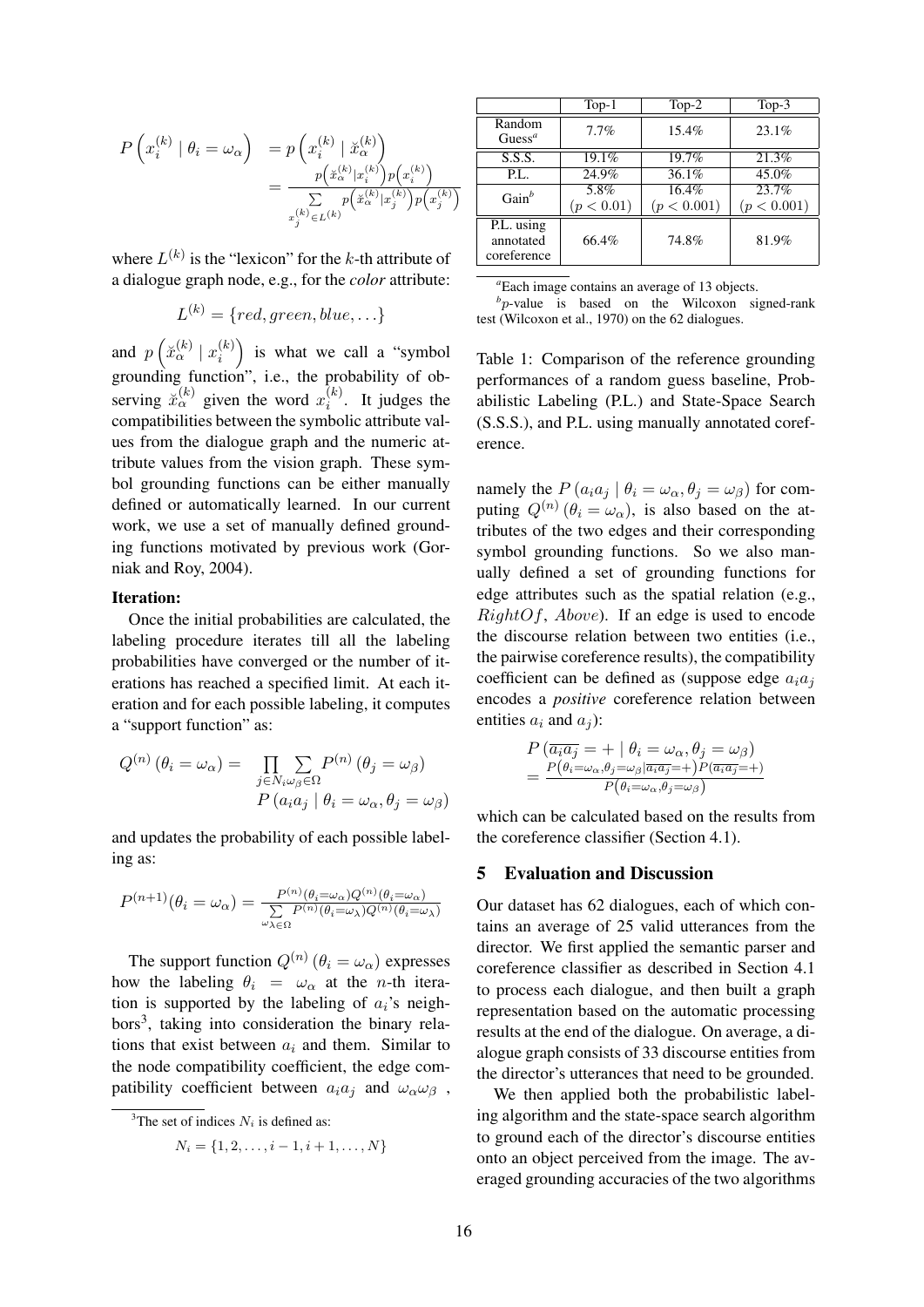are shown in the middle part of Table 1. The first column of Table 1 shows the grounding accuracies of the algorithm's top-1 grounding hypothesis (i.e.,  $\theta_i = \argmax P(\theta_i = \omega_\alpha)$  for each *i*). The  $\omega_{\alpha}$ second and third column then show the "accuracies" of the top-2 and top-3 hypotheses $4$ , respectively.

As shown in Table 1, probabilistic labeling (i.e. P.L.) significantly outperforms state-space search (S.S.S.), especially with regard to producing meaningful multiple grounding hypotheses. The state-space search algorithm actually only results in multiple hypotheses for the overall matching, and it fails to produce multiple hypotheses for many individual discourse entities. Multiple grounding hypotheses can be very useful to generate responses such as clarification questions or nonverbal feedback (e.g. pointing, gazing). For example, if there are two competing hypotheses, the dialogue manager can utilize them to generate a response like "I see two objects there, are you talking about this one (pointing to) or that one (pointing to the other)?". Such proactive feedback is often an effective way in referential communication (Clark and Wilkes-Gibbs, 1986; Liu et al., 2013).

The probabilistic labeling algorithm not only produces better grounding results, it also runs much faster (with a running-time complexity of  $O(NN^2)$ ,<sup>5</sup> comparing to  $O(N^4)$  of the statespace search algorithm<sup>6</sup>). Figure 1 shows the averaged running time of the state-space search algorithm on a Intel Core i7 1.60GHz CPU with 16G RAM computer (the running time of the probabilistic labeling algorithm is not shown in Figure 1 since it always takes less than 1 second to run). As we can see, when the size of the dialogue graph becomes greater than 15, state-space search takes more than 1 minute to run. The efficiency of the probabilistic labeling algorithm thus makes it more appealing for real-time interaction applications.

Although probabilistic labeling significantly outperforms the state-space search, the grounding performance is still rather poor (less than 50%)



Figure 1: Average running time of the state-space search algorithm with respect to the number of nodes to be grounded in a dialogue graph.

even for the top-3 hypotheses. With no surprise, the coreference resolution performance plays an important role in the final grounding performance (see the grounding performance of using manually annotated coreference in the bottom part of Table 1). Due to the simplicity of our current coreference classifier and the flexibility of the humanhuman dialogue in the data, the pairwise coreference resolution only achieves 0.74 in precision and 0.43 in recall. The low recall of coreference resolution makes it difficult to link interrelated referring expressions and resolve them jointly. So it is important to develop more sophisticated coreference resolution and dialogue management components to reliably track the discourse relations and other dynamics in the dialogue to facilitate referential grounding.

#### 6 Conclusion

In this paper, we have presented a probabilistic labeling based approach for referential grounding in situated dialogue. This approach provides a unified scheme for incorporating different sources of information. Its probabilistic scheme allows each information source to present multiple hypotheses to better handle uncertainties. Based on the integrated information, the labeling procedure then efficiently generates probabilistic grounding hypotheses, which can serve as important guidance for the dialogue manager's decision making. In future work, we will utilize probabilistic labeling to incorporate information from verbal and nonverbal communication incrementally as the dialogue unfolds, and to enable collaborative dialogue agents in the physical world.

## Acknowledgments

This work was supported by N00014-11-1-0410 from the Office of Naval Research and IIS-1208390 from the National Science Foundation.

<sup>&</sup>lt;sup>4</sup>The accuracy of the top-2/top-3 grounding hypotheses is measured by whether the ground-truth reference is included in the top-2/top-3 hypotheses.

 $5M$  is the number of nodes in the vision graph and N is the number of nodes in the dialogue graph.

 ${}^{6}$ Beam search algorithm is applied to reduce the exponential  $O(N^N)$  to  $O(N^4)$ .